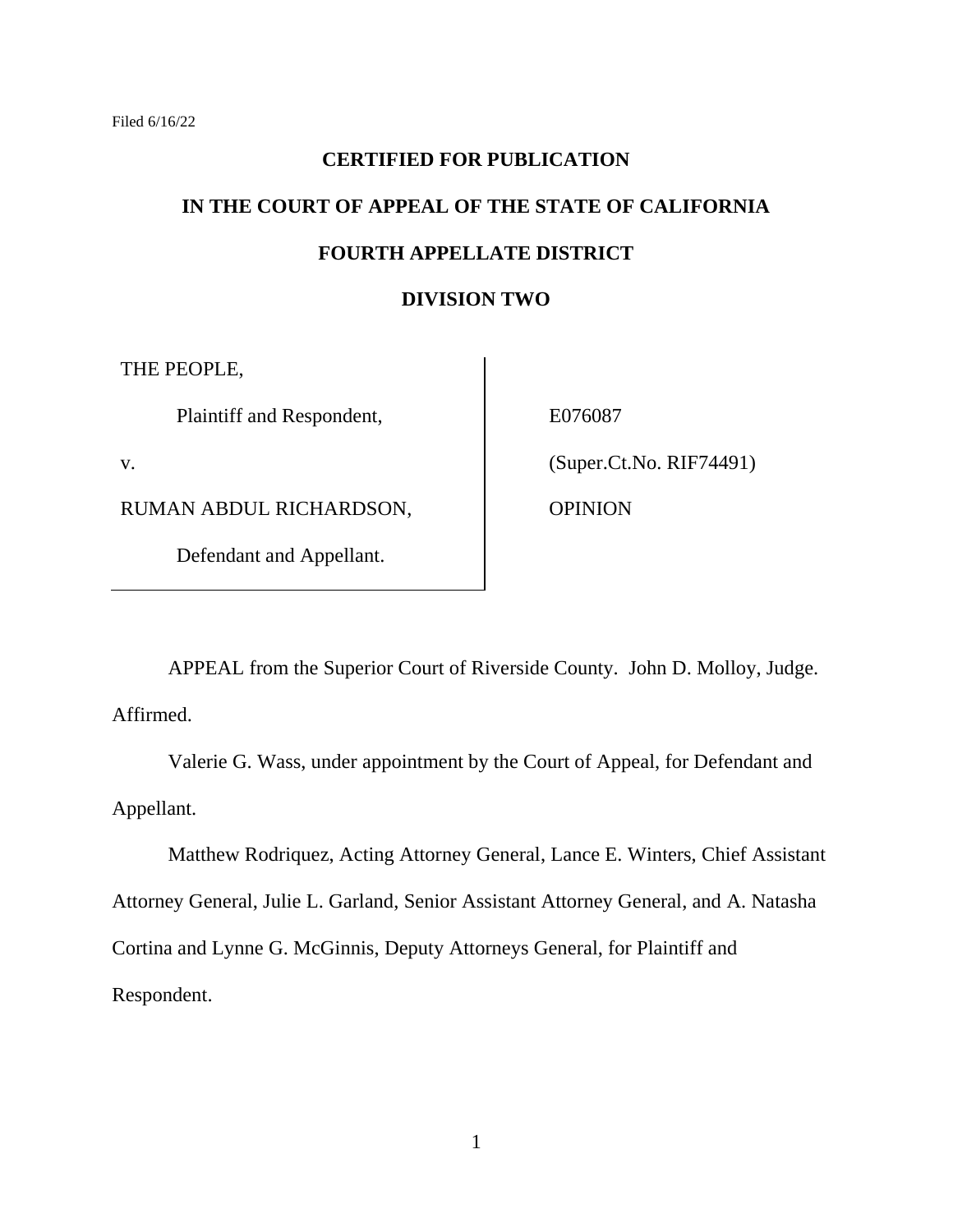Petitioner Ruman Abdul Richardson acted as the getaway driver for a robbery. During the robbery, one of his coparticipants shot the victim. Thus, petitioner was convicted of first degree murder on a felony murder theory.

The trial court denied petitioner's petition for resentencing under section 1170.95.**<sup>1</sup>** We will hold that there was sufficient evidence to support the trial court's finding that petitioner was a major participant in the underlying robbery. Hence, we will affirm.

#### I

#### STATEMENT OF FACTS

On April 3, 1996, sometime after dark, petitioner parked his car at an intersection, one block (or about 300 feet) south of the Lakeview Market in Lakeview. He had removed the car's license plates. He had two passengers, Robert Smith and Tyrone Patton.

Petitioner stayed in the car while Smith and Patton entered the market. Smith told the owner to get down on the floor, then shot him in the head, killing him. Smith and Patton took loot, including food stamps and the owner's wallet. Wearing ski masks or bandannas, they ran back to the car.

A citizen who happened to be driving to the market just then saw Smith and Patton running, one of them carrying a bag and a gun. He put his car into reverse and started following them. He saw defendant standing outside the open driver's side door of the car.

**<sup>1</sup>** This and all further statutory citations are to the Penal Code.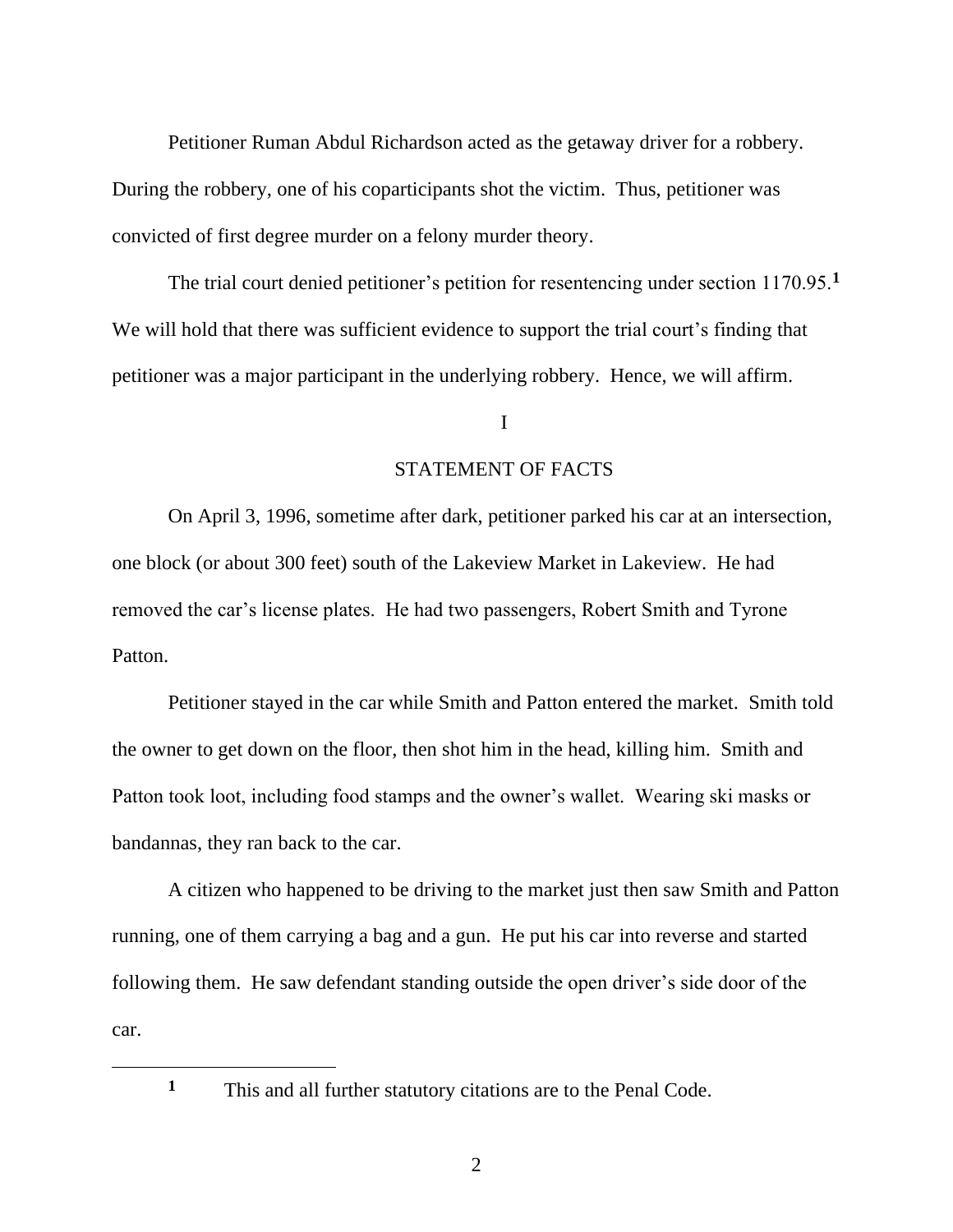Defendant yelled, "Shoot him. Shoot him." (Or possibly "Shoot 'em" or "Shoot it.") Patton fired one shot; in response, the citizen halted. Smith and Patton got into the car, which drove away.

After the three were arrested, they had a conversation in a patrol car in which they essentially admitted their participation. At one point, petitioner said, "I just told them the truth. I said I didn't know there was no shooting involved. I said I was driving . . . ."

### II

#### STATEMENT OF THE CASE

In 2002, in a jury trial, petitioner was found guilty of first degree murder (§ 187) with an armed principal enhancement (§ 12022, subd. (a)(1)). He was sentenced to a total of 26 years to life in prison.

In 2019, petitioner filed a petition for resentencing pursuant to section 1170.95. The trial court issued an order to show cause. After considering documentary evidence, including selected portions of the reporter's transcript of the trial, selected trial exhibits, and our opinion in petitioner's direct appeal, the trial court denied the petition.

It relied largely on petitioner's statement, "Shoot him. Shoot him." It found, based on that statement, that petitioner knew that his coparticipants were armed. It added that, when petitioner made that statement, the robbery was still ongoing. It concluded: "You commanded the use of deadly force, and deadly force was in fact deployed. That makes you a major participant in the robbery, and that absolutely demonstrates that you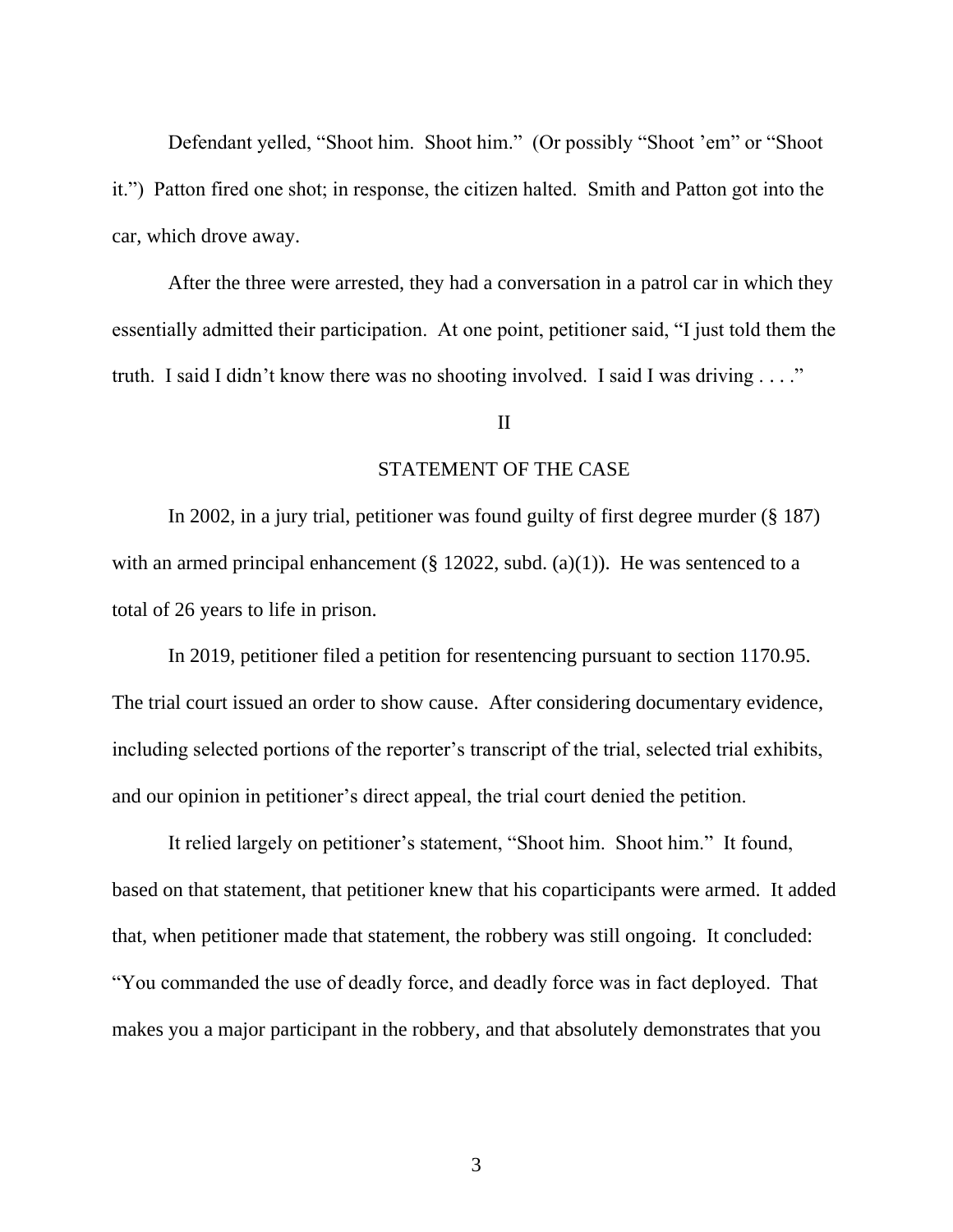acted with a reckless indifference to human life." It made this finding beyond a reasonable doubt and independently from the jury's verdict.

### III

## THE SUFFICIENCY OF THE EVIDENCE

Petitioner contends that there was insufficient evidence that he was a major participant in the underlying robbery.

A. *Senate Bill No. 1437*.

Under *Tison v. Arizona* (1987) 481 U.S. 137 (*Tison*), a person found guilty of murder on a felony-murder theory cannot constitutionally be sentenced to death unless he or she either (1) was the actual killer, (2) intended to kill, or (3) was a major participant in the underlying felony and acted with reckless indifference to human life. (*Id*. at pp. 150, 158.)

In 2018, the Legislature enacted Senate Bill No. 1437 (2017-2018 Reg. Sess.) (SB 1437), effective January 1, 2019. (Stats. 2018, ch. 1015, pp. 6673-6676.) SB 1437, among other things, amended section 189 so as to provide that the felony murder rule (§ 189, subd. (a)) applies to a person only if:

"(1) The person was the actual killer.

"(2) The person was not the actual killer, but, with the intent to kill, aided, abetted, counseled, commanded, induced, solicited, requested, or assisted the actual killer in the commission of murder in the first degree.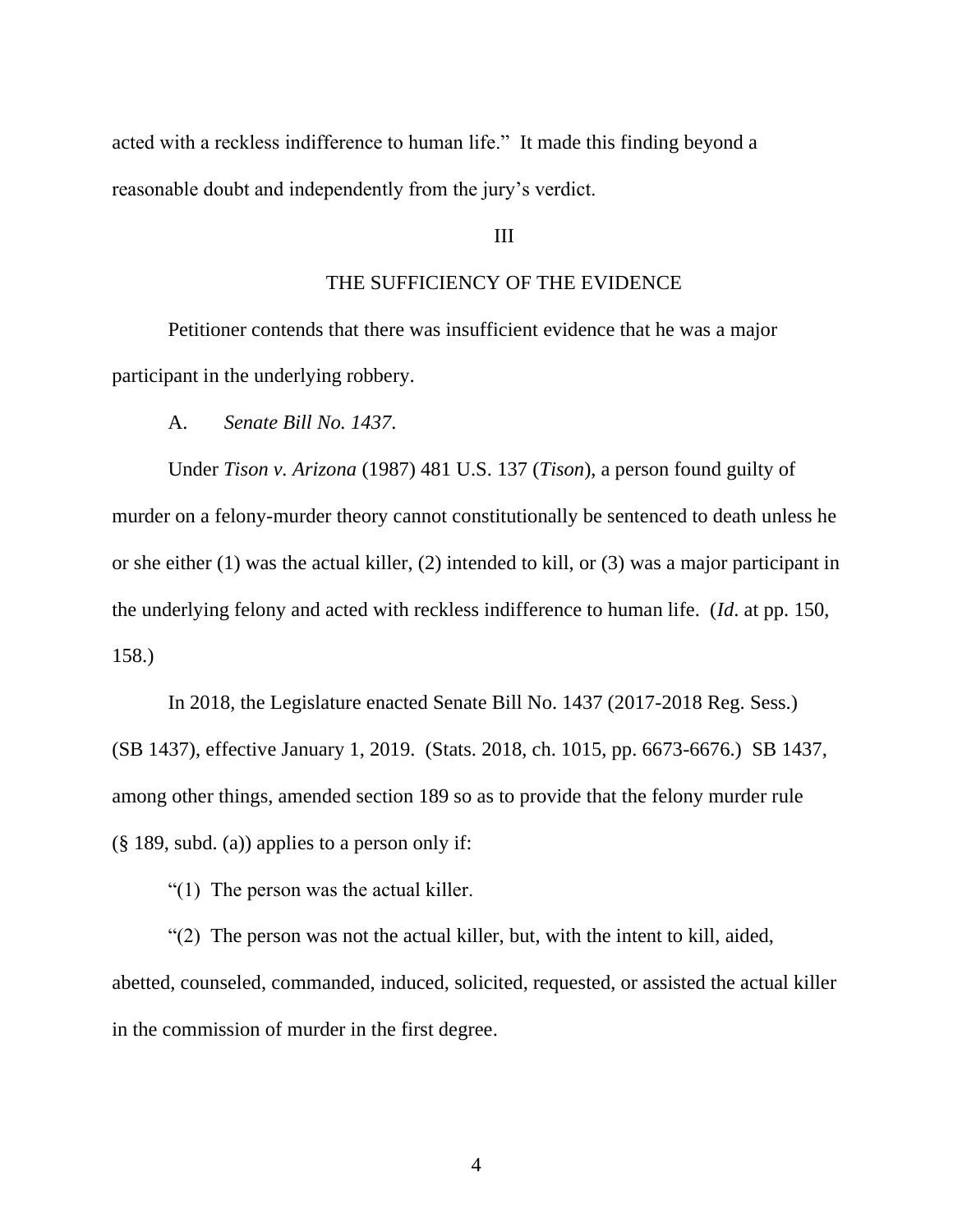"(3) The person was *a major participant in the underlying felony and acted with reckless indifference to human life* . . . .

"[(4) T]he victim is a peace officer who was killed while in the course of the peace officer's duties, where the defendant knew or reasonably should have known that the victim was a peace officer engaged in the performance of the peace officer's duties."  $(\S$  189, subds. (e), (f), italics added.)

In other words, SB 1437 essentially adopted the *Tison* standard for the imposition of *the death penalty for felony-murder* as California's standard of *guilt for felony-murder*.

SB 1437 also enacted section 1170.95, which allows a person who has been convicted of murder under a felony-murder theory, but who could no longer be so convicted under SB 1437, to petition to have the conviction vacated. At an evidentiary hearing on the petition, "the burden of proof [is] on the prosecution to prove, beyond a reasonable doubt, that the petitioner is guilty of murder . . . under California law as amended by the changes to Section 188 or 189 made [by AB 1437]." (§ 1170.95, subd. (d)(3); see also *People v. Clements* (2022) 75 Cal.App.5th 276, 294-297.) Unless the prosecution carries this burden, the conviction must be either vacated (if the underlying felony was charged) or redesignated as the underlying felony (if the underlying felony was not charged), and the petitioner must be resentenced. (§ 1170.95, subds. (d), (e).) The petitioner also must be resentenced on any remaining counts. (§ 1170.95, subd. (a).)

"We review the trial judge's fact finding for substantial evidence. [Citation.] We '"examine the entire record in the light most favorable to the judgment to determine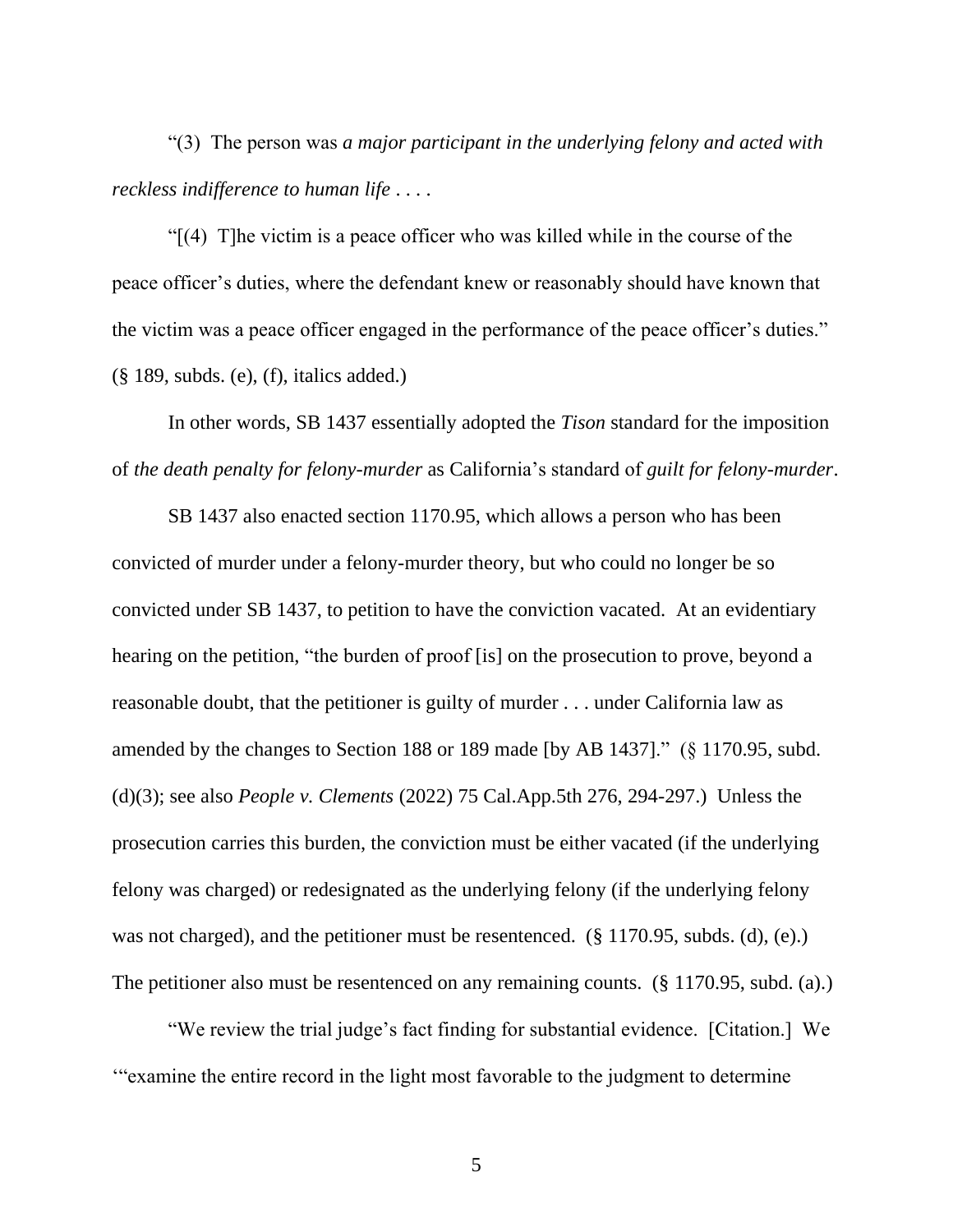whether it contains substantial evidence — that is, evidence that is reasonable, credible, and of solid value [—] that would support a rational trier of fact in finding [the defendant guilty] beyond a reasonable doubt."' [Citation.]" (*People v. Clements, supra,* 75 Cal.App.5th at p. 298.)

### B. *Evidence That Petitioner Was a Major Participant*.

Preliminarily, there was no evidence that petitioner committed the robbery with the *intent to kill the owner*. Admittedly, his statement, "Shoot him," showed an intent to kill the citizen who was at that moment interfering with the robbery. However, there was no evidence that petitioner intended to kill the owner of the market, or that he formed a more general intent *before* the owner of the market was shot to kill *anyone* who interfered.

Accordingly, as the trial court recognized, the key question is whether petitioner (1) was a major participant in the underlying felony *and* (2) acted with reckless indifference to human life. "These requirements significantly overlap . . . , for the greater the defendant's participation in the felony murder, the more likely that he acted with reckless indifference to human life." (*Tison*, *supra*, 481 U.S. at p. 153.)

Petitioner does not argue that there was insufficient evidence that he acted with reckless indifference to human life. His statement, "Shoot him. Shoot him," was sufficient to show reckless indifference. He does argue, however, that there was insufficient evidence that he was a major participant in the robbery.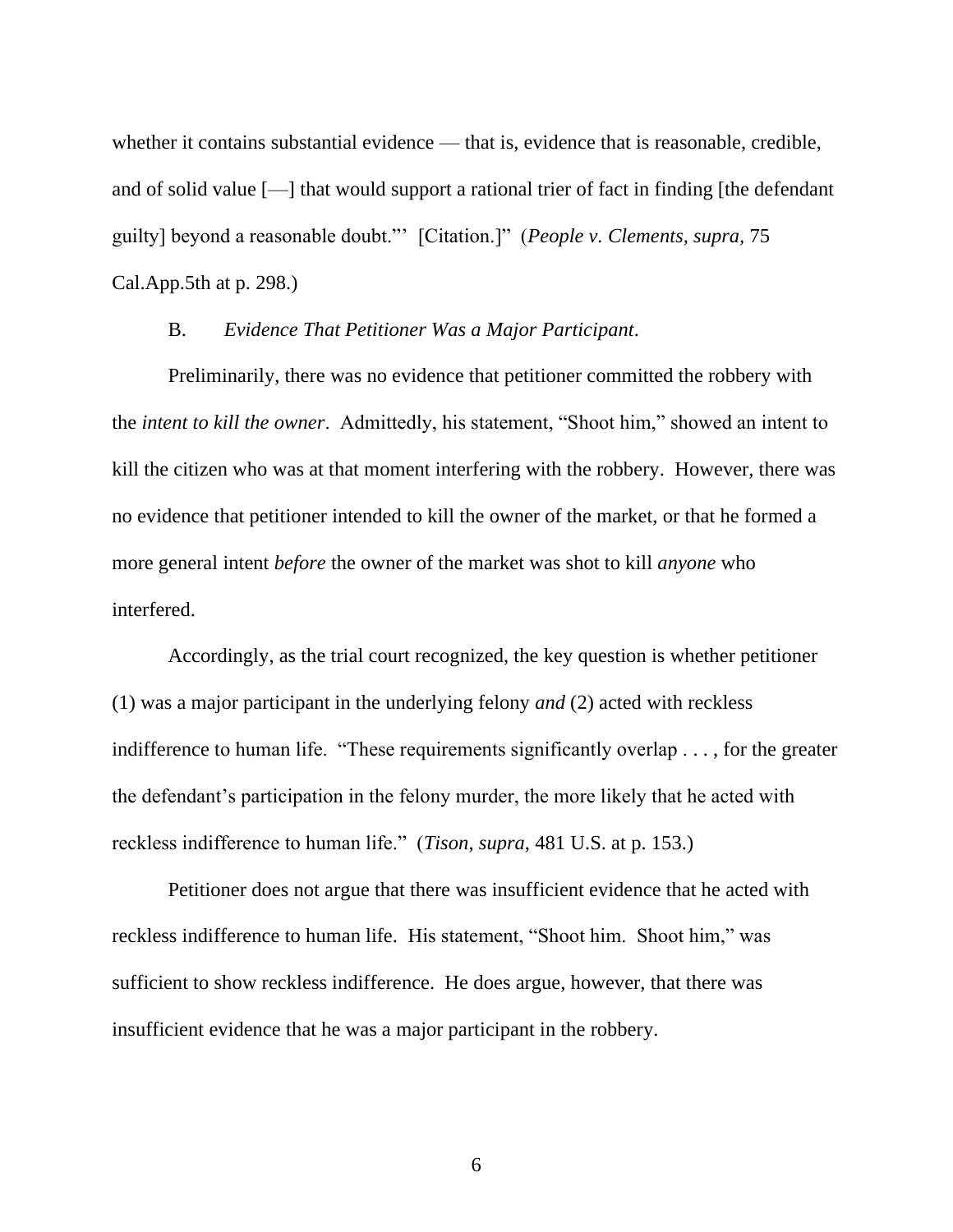Given the facts here, the key case is *People v. Banks* (2015) 61 Cal.4th 788 (*Banks*), which applied the "major participant" standard to a getaway driver.

In *Banks*, the evidence showed that defendant Matthews acted as the getaway driver in what was intended to be an armed robbery; it turned into a murder when another participant shot and killed a security guard. (*Banks*, *supra*, 61 Cal.4th at pp. 795-796.) Our Supreme Court held that this was insufficient evidence that Matthews was a major participant. (*Id*. at pp. 804-807.)

The court began by explaining that "major participant" has no "specialized or technical meaning . . . ." (*Banks*, *supra*, 61 Cal.4th at p. 801.) It simply means "that a defendant must have been actively and substantially involved in the events leading up to a murder [citation] . . . ." (*Ibid*.) To be a major participant, "a defendant's personal involvement must be substantial, greater than the actions of an ordinary aider and abettor to an ordinary felony murder . . . ." (*Id*. at p. 802.)

Relevant considerations include: "What role did the defendant have in planning the criminal enterprise that led to one or more deaths? What role did the defendant have in supplying or using lethal weapons? What awareness did the defendant have of particular dangers posed by the nature of the crime, weapons used, or past experience or conduct of the other participants? Was the defendant present at the scene of the killing, in a position to facilitate or prevent the actual murder, and did his or her own actions or inaction play a particular role in the death? What did the defendant do after lethal force was used? No one of these considerations is necessary, nor is any one of them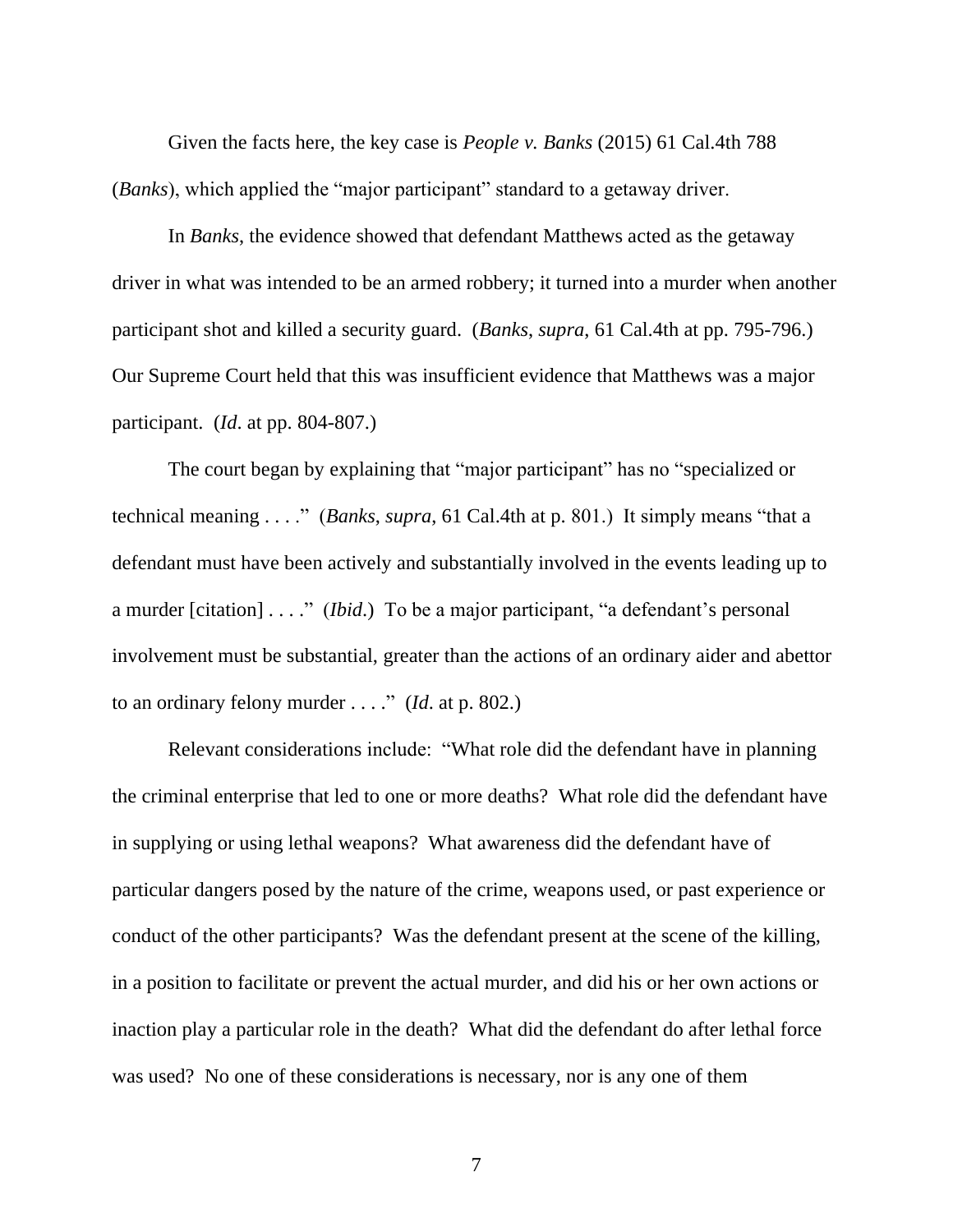necessarily sufficient. . . . [T]he ultimate question [is] whether the defendant's participation 'in criminal activities known to carry a grave risk of death' [citation] was sufficiently significant to be considered 'major' [citations]." (*Banks*, *supra*, 61 Cal.4th at p. 803.)

In the case before it: "No evidence was introduced establishing Matthews's role, if any, in planning the robbery. No evidence was introduced establishing Matthews's role, if any, in procuring weapons. . . . [N]o evidence was introduced that Matthews [or his coparticipants] had themselves previously committed murder, attempted murder, or any other violent crime. . . . [P]articipation in an armed robbery, without more, does not involve 'engaging in criminal activities known to carry a grave risk of death.' [Citation.] During the robbery and murder, Matthews was absent from the scene, sitting in a car and waiting. There was no evidence he saw or heard the shooting, that he could have seen or heard the shooting, or that he had any immediate role in instigating it or could have prevented it. [¶] On this record, Matthews was, in short, no more than a getaway driver, guilty . . . of 'felony murder *simpliciter*' [citations] but nothing greater." (*Banks*, *supra*, 61 Cal.4th at p. 805, fn. omitted.)

As the trial court here ruled, petitioner's statement, "Shoot him," distinguishes this case from *Banks*. Up until that point, for all the evidence showed, petitioner was no more than a getaway driver. That statement, however, shows that he was aware that his coparticipants were armed. Even more important, it shows that he took on  $\sim$  or already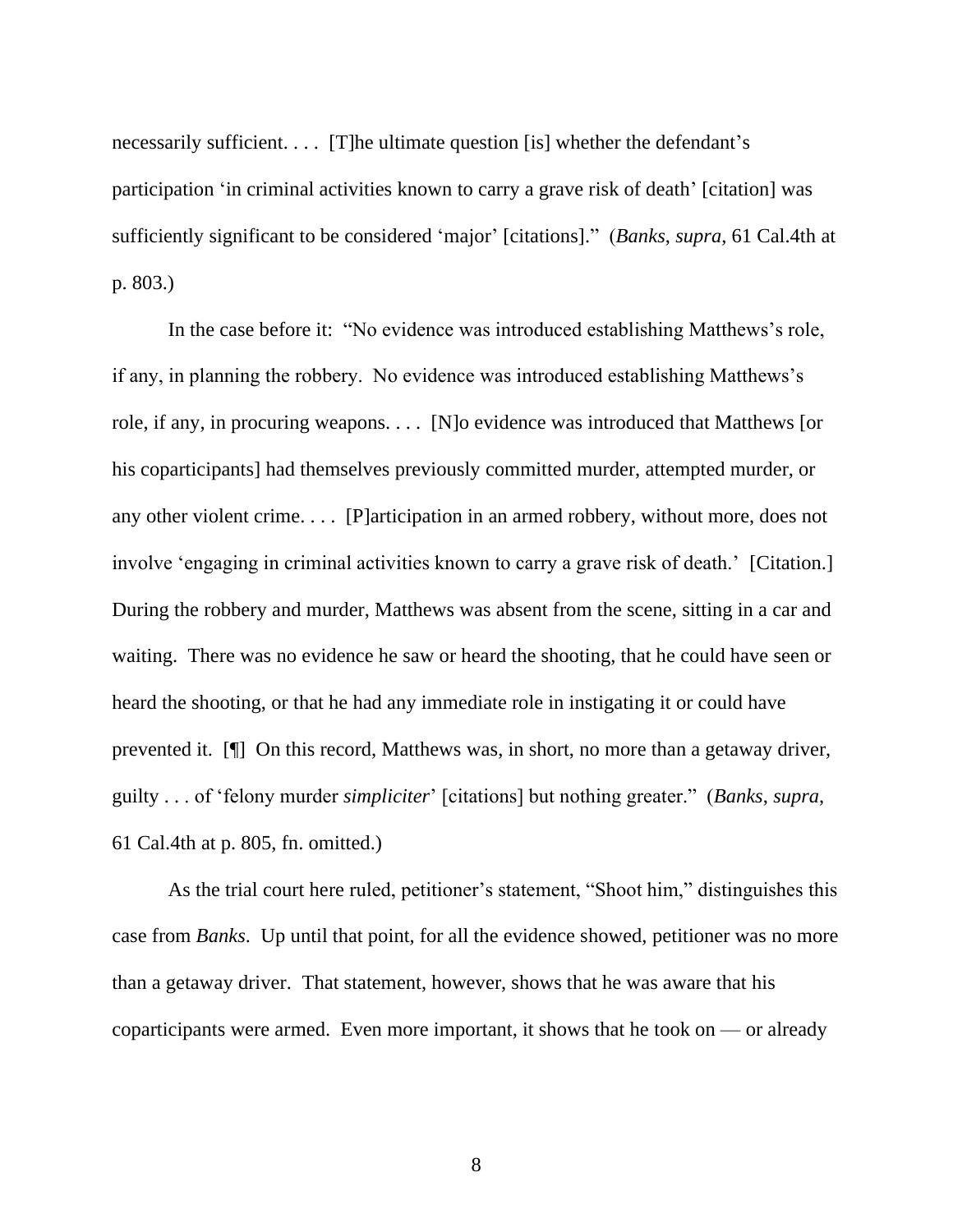had — a role in directing the robbery and the conduct of his coparticipants. He had the right to decide to use lethal force and to order his coparticipants to do so.

In *Banks*, the court observed, "In cases where lethal force is not part of the agreedupon plan, absence from the scene may significantly diminish culpability for death. [Citation.]" (*Banks*, *supra*, 61 Cal.4th at p. 803, fn. 5.) Here, petitioner was absent from the scene of the murder. Nevertheless, by saying "Shoot him," he showed that using lethal force, if necessary, was within the scope of the agreed-upon plan. This is not a case in which murder "was the farthest thing from his mind." (Cf. *In re Bennett* (2018) 26 Cal.App.5th 1002, 1020.)

Admittedly, petitioner ordered his coparticipant to shoot the citizen, who was unhurt, rather than the owner of the market, who was the victim of the murder. Even so, what is required is that petitioner was a major participant in a robbery known to carry a grave risk of death, not that he was a major participant in the murder. Saying "Shoot him" is sufficient to satisfy that requirement. Finally, as the trial court also ruled, when defendant said it, the robbery was still underway, because the robbers had not yet reached a place of temporary safety. (*People v. Debose* (2014) 59 Cal.4th 177, 205.)

We therefore conclude that there was sufficient evidence that petitioner was a major participant in the robbery. Hence, he was not entitled to resentencing.